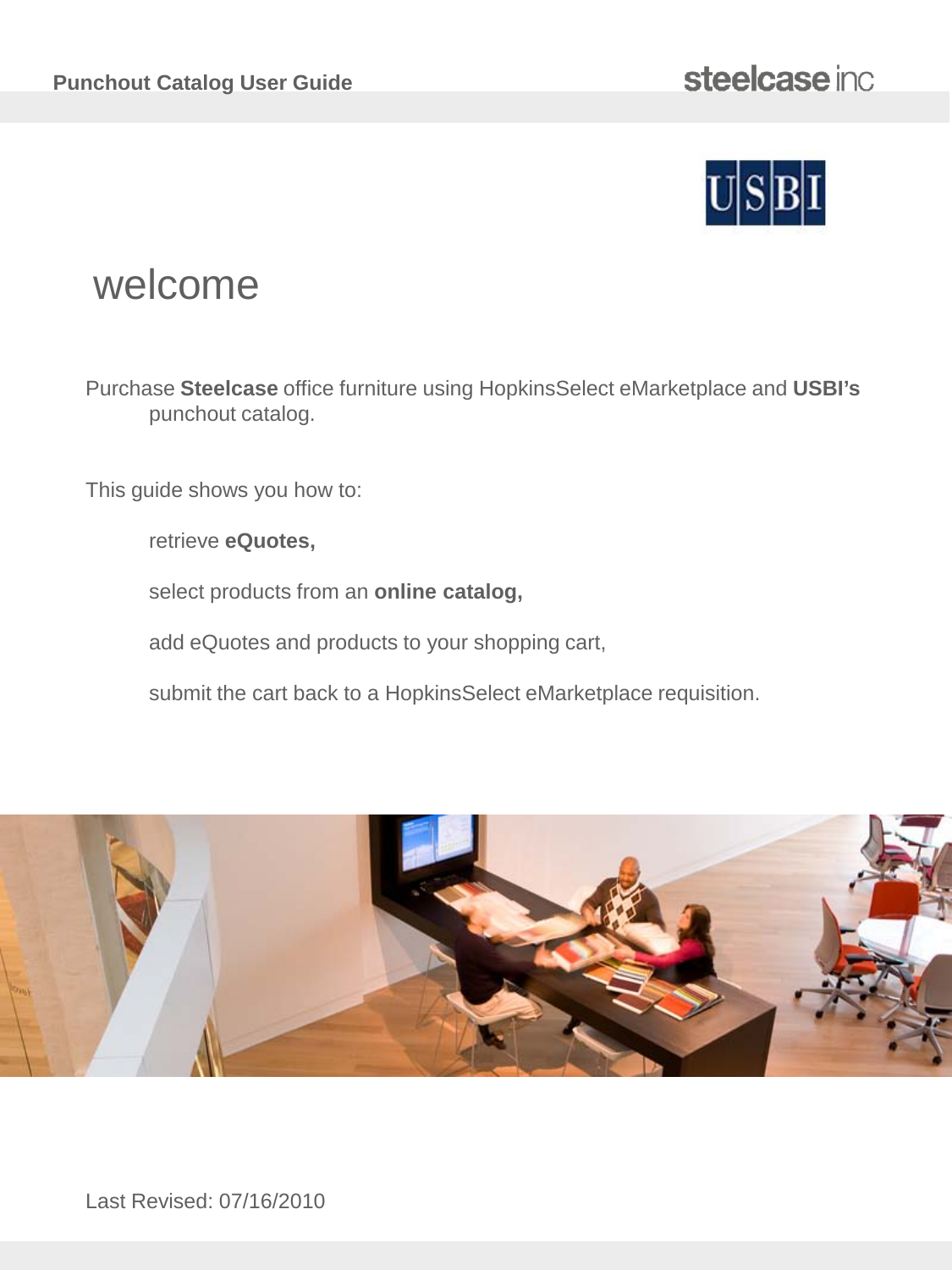When you need simple, set-in-place, items like chairs or filing cabinets, shop in the on-line catalog

### **Step 1. Log into HopkinsSelect eMarketplace**

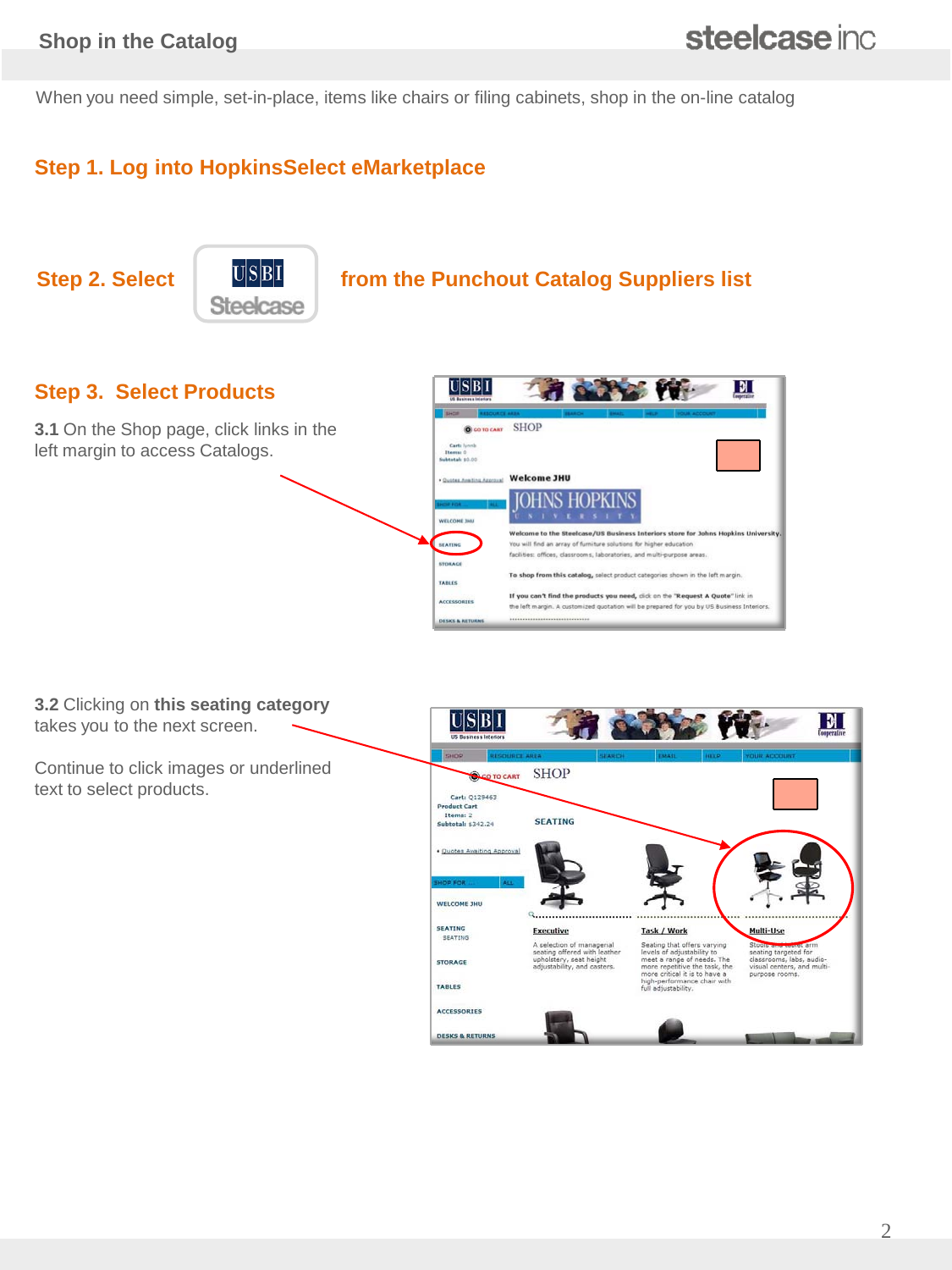# steelcase inc.

## **Step 4. Select Options**

- **4.1** Select options by clicking radio buttons.
- **4.2** Click **Preview** to view your selection.
- **4.3** Enter a quantity in the **Quantity** field.
- **4.4** Click the **"Add to Cart"** button.
- **4.5** Click the **"Go to Cart"** button



### **Step 5. Review & Submit Cart**

**5.1** Click the **Check Out"** button. The cart is returned to your requisition. All line detail in the cart populates separate lines in your requisition.

**5.2** End Session. Return to HopkinsSelect eMarketplace to finish the requisition.

**Note:** The order is not placed until submitted and fully approved. The PO will be sent to USBI electronically.

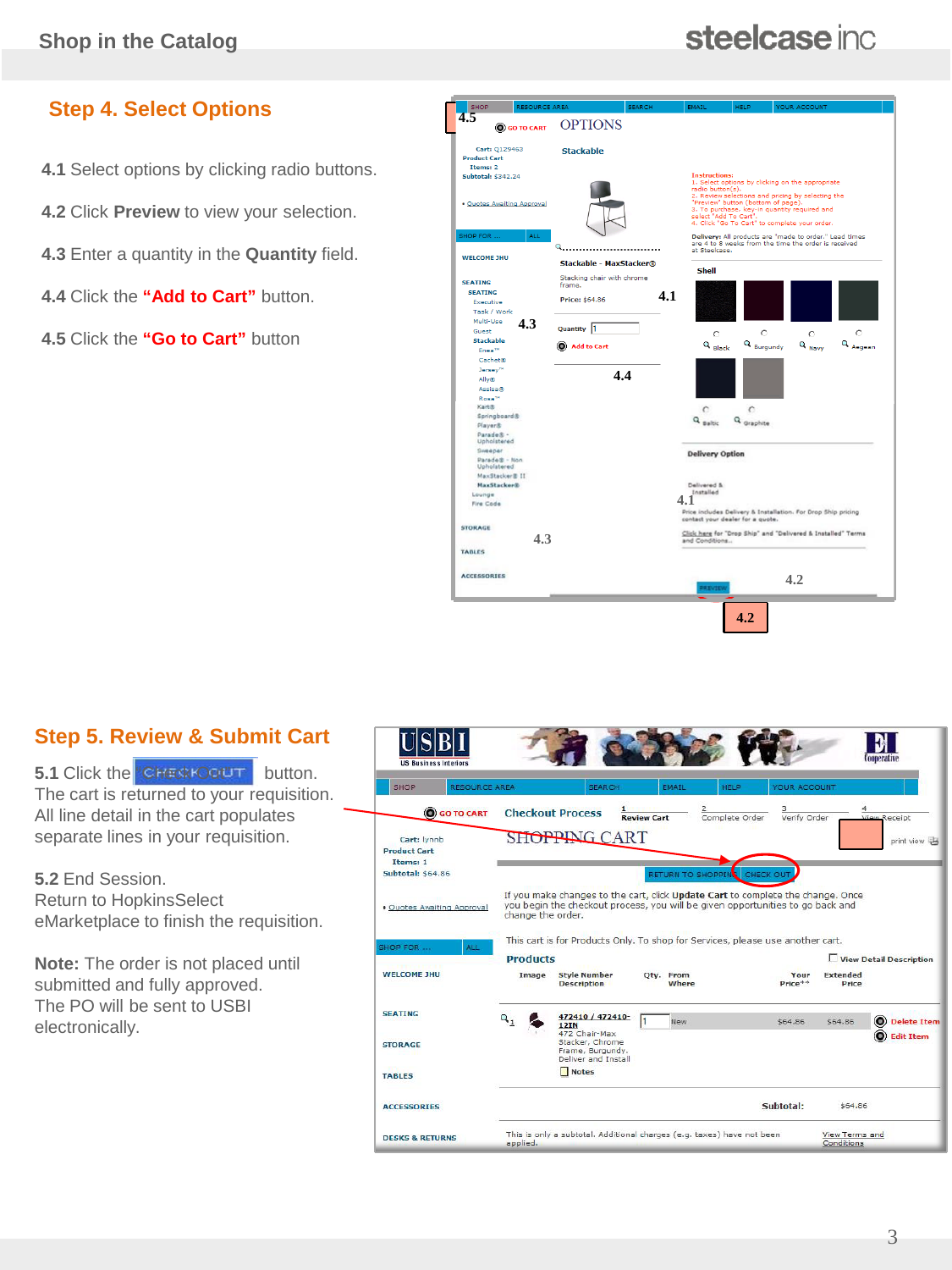### **Retrieve eQuotes**

# steelcase inc.

When you need furniture planning expertise or prefer a product/color that isn't in the on-line catalog, ask for a USBI furniture quote and retrieve it from the punchout catalog. Here's how:

### **Step 1. Have a Quote Prepared**

**1.1 Request a furniture quote** for a project or for products that aren't in the on-line catalog.

**1.2 USBI creates a furniture quote and publishes it to their punchout site.**

**1.3 USBI notifies you by e-Mail.** 

The email explains that your eQuote is ready to be reviewed and how to load it to your requisition.

#### **Step 2. Log into HopkinsSelect eMarketplace**

#### **Sample e-Mail Notification**



To: Greg Broene (JHU Requestor) From: Christa White (USBI) Subject: Quote #265125

Quote #265125 is ready to retrieve from our punchout site and place in your HopkinsSelect eMarketplace requisition.

Follow these steps:

- 1) On the punchout supplier page, select "USBI/ Steelcase"
- 2) On our site, select the "**Quotes Awaiting Approval**" link
- 3) Quotes Awaiting Approval page, select "**Add to Cart**"
- 4) Shopping Cart page, select "**Checkout**"

The cart will be returned to your requisition.





**Note:** If quote(s) do not appear on this page, remove your email address from the "Search By" field, and enter the quote number in the "Quote Number" field.